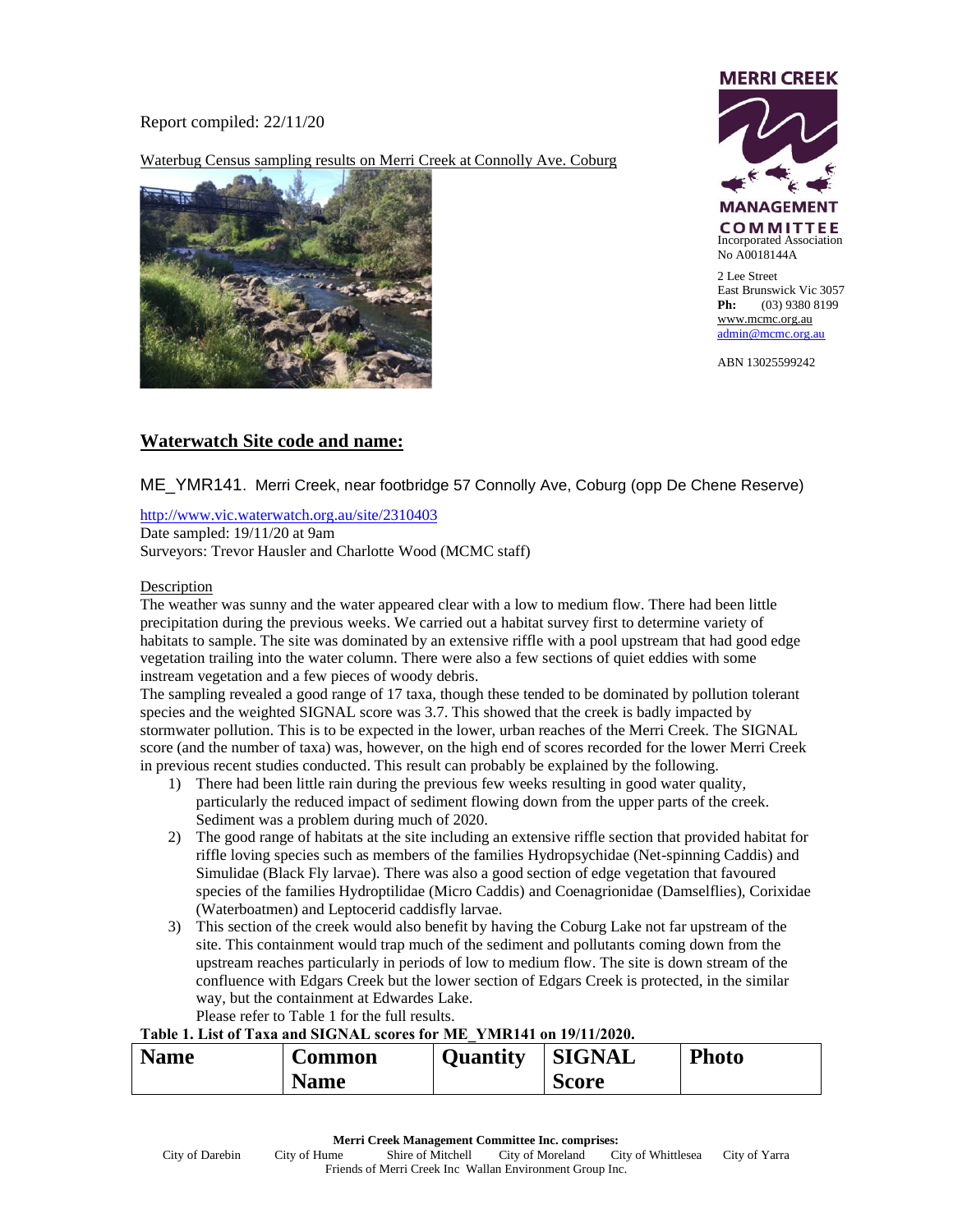| Class Turbellaria                          | Flat worms                                   | 6              | 1                |  |
|--------------------------------------------|----------------------------------------------|----------------|------------------|--|
|                                            |                                              |                |                  |  |
|                                            |                                              |                |                  |  |
|                                            |                                              |                |                  |  |
| <b>Phylum Mollusca</b>                     |                                              |                |                  |  |
| Physa acuta                                | Pond Snail                                   | $\overline{3}$ | $\mathbf{1}$     |  |
|                                            |                                              |                |                  |  |
| <b>Class Insecta</b>                       | <b>Insects</b>                               |                |                  |  |
| <b>Order Coleoptera</b>                    | <b>Beetles</b>                               |                |                  |  |
| <b>Family Dytiscidae</b>                   | <b>Diving Beetles</b>                        |                |                  |  |
|                                            | <b>Adult Little Diving</b>                   | $\overline{4}$ | $\mathbf{1}$     |  |
|                                            | <b>Beetles</b>                               |                |                  |  |
|                                            |                                              |                |                  |  |
|                                            |                                              |                |                  |  |
|                                            | Two-tailed Tiger<br>Larvae                   | 5              | $\overline{2}$   |  |
|                                            |                                              |                |                  |  |
|                                            |                                              |                |                  |  |
|                                            | Nosey Tiger Larvae                           | $\overline{3}$ | 2                |  |
|                                            |                                              |                |                  |  |
| <b>Order Diptera</b>                       | <b>True Flies</b>                            |                |                  |  |
|                                            | <b>Riverine Maggots</b>                      | $\overline{2}$ | $\overline{4}$   |  |
|                                            |                                              |                |                  |  |
|                                            |                                              |                |                  |  |
| Family                                     | <b>Bloodworms</b>                            | 10             | $\mathbf{1}$     |  |
| Chironomidae                               |                                              |                |                  |  |
|                                            | <b>Other Chironomids</b>                     | $>20$          | 3                |  |
|                                            |                                              |                |                  |  |
| Family Simuliidae                          | <b>Blackfly Larvae</b>                       | 10             | 5                |  |
|                                            |                                              |                |                  |  |
|                                            |                                              |                |                  |  |
| Order                                      | <b>Mayflies</b>                              |                |                  |  |
| Ephemeroptera<br><b>Family Baetidae</b>    |                                              | $\mathbf{1}$   | 5                |  |
|                                            |                                              |                |                  |  |
|                                            |                                              |                |                  |  |
| <b>Order Hemiptera</b><br>Family Corixidae | <b>True Bugs</b><br>Waterboatmen             |                |                  |  |
| Genus Sigara                               |                                              | $\mathbf{1}$   | $\overline{3}$   |  |
|                                            |                                              |                |                  |  |
|                                            |                                              |                |                  |  |
| Order Odonata                              |                                              |                |                  |  |
|                                            | <b>Dragonflies and</b><br><b>Damselflies</b> |                |                  |  |
| Family                                     |                                              | 10             | $\boldsymbol{2}$ |  |
| Coenagrionidae                             |                                              |                |                  |  |
|                                            |                                              |                |                  |  |
| <b>Order Trichoptera</b>                   | <b>Caddies Flies</b>                         |                |                  |  |
| Family                                     | Net-spinning Caddis                          | $>20$          | $6\,$            |  |
| Hydropsychidae                             |                                              |                |                  |  |
|                                            |                                              |                |                  |  |
| Family Leptoceridae                        |                                              |                |                  |  |

#### **Merri Creek Management Committee Inc. comprises:**